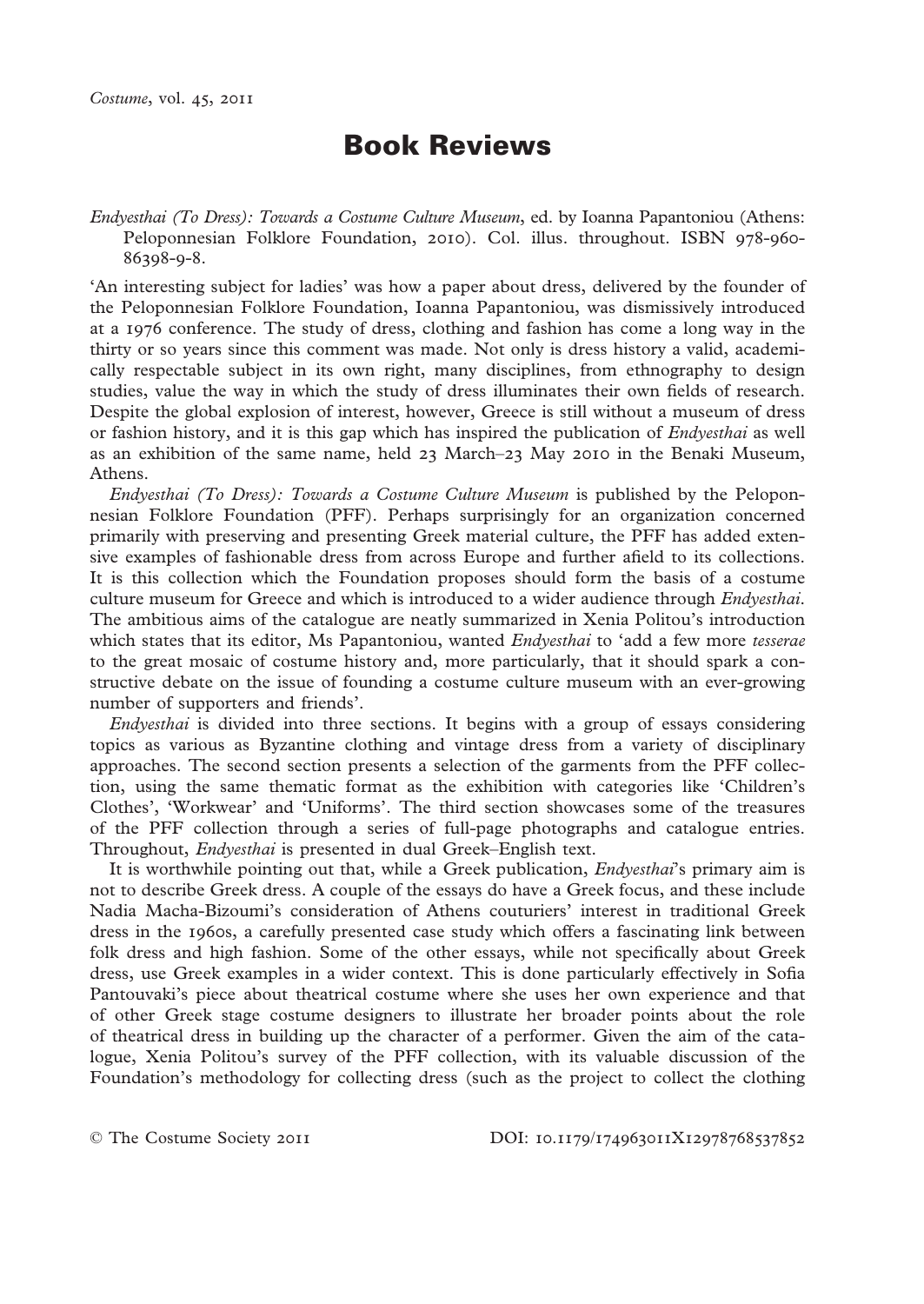

FIGURE I. Haute couture gown by the contemporary Greek couturier, Costas Faliakos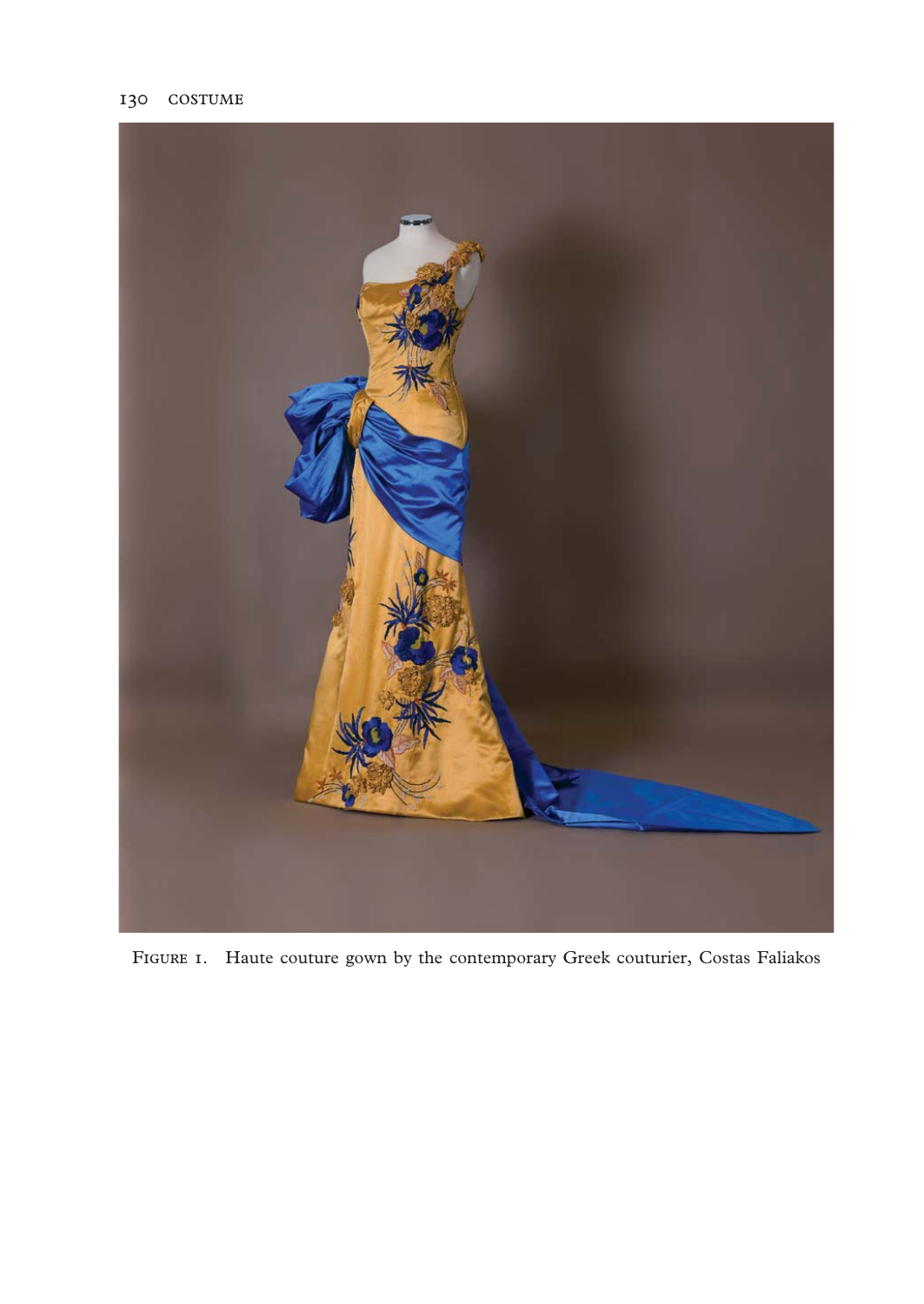and supporting evidence of two children from birth to teenager), is especially welcome. In particular, this provides a helpful context for the selection of PFF objects listed and illustrated in the second and third sections.

The other essays in *Endyesthai* present a broad selection of different interpretations of dress, clothing and fashion. Aileen Ribeiro, in her essay examining the relationship between artists and dress, makes a powerful case for a costume culture museum to display art (and, as she says, great art not just store room reserves) alongside surviving examples of dress. Another highlight is Akiko Fukai's essay which skilfully explores different trends in Japanese fashion from 1980s designers to twenty-first century street culture to demonstrate their impact on changing ideas of the nature of dress and fashion.

The essays are sometimes a little on the short side, offering a series of snapshots rather than in-depth case studies. Nikos Petropoulos' exploration of 'Elegance = Fashion?' is particularly brief, with barely a chance to make his point about the difference between elegance and fashion before offering two succinct sartorial pieces of advice in conclusion. Nor do these essays break new ground; the story of the development of the male suit and kilt told by Robert Doyle, for example, is well known. Instead, their strength lies in considering the human need 'to dress' from a wide range of angles which supports the Foundation's belief that a costume culture museum should adopt a multidisciplinary approach to the study of dress. The volume additionally provides the opportunity to make the work of such respected academics as Aileen Ribeiro, Linda Welters and Akiko Fukai more accessible to a Greek audience and for their voices to be added to the support for a Greek museum of costume culture.

The second and third sections of *Endyesthai*, with their photographs and listings, provide visual proof of the quantity and quality of material owned by the PFF (which includes some 15,000 items of dress). Highlights include haute couture gowns by Greek couturier Costas Faliakos in dazzling colours, a stunning 1880s Redfern jacket and a classic 1920s coat decorated with eighteenth-century Mediterranean embroidery. The generous colour photography and clear listings are a major asset of *Endyesthai*, but it is a pity that the images of accessories, unlike all the other objects mentioned in these sections, are not accompanied by listings.

The wealth of material owned by the PFF provides a strong foundation for a museum of costume culture in Greece. The formation of such a museum in these straightened financial times will certainly be a considerable struggle. The publication of *Endyesthai*, however, with its collection of lively essays and presentation of the PFF's dress collection, offers an effective springboard for a debate about the establishment of such a museum and introduces the collection to a much wider audience both in Greece and beyond.

> ALEXANDRA KIM Historic Royal Palaces, London

Gale R. Owen-Crocker, *Dress in Anglo-Saxon England*, revised and enlarged edition (Woodbridge, Suffolk: The Boydell Press, 2004/2010). 400 pp., 12 col. pls, 238 b&w illus. £19.99. ISBN 978-1-84383-572-1.

The first edition of *Dress in Anglo Saxon England* was published in 1986. In 2004, the revised and enlarged hardback edition was published, and in 2010 the paperback edition which is currently being reviewed was published.

This edition provides an excellent and thorough introduction and overview to the study of the clothing of Anglo-Saxon men and women from the fifth to the eleventh centuries AD. The evidence is primarily based on literary and iconographic sources, but also many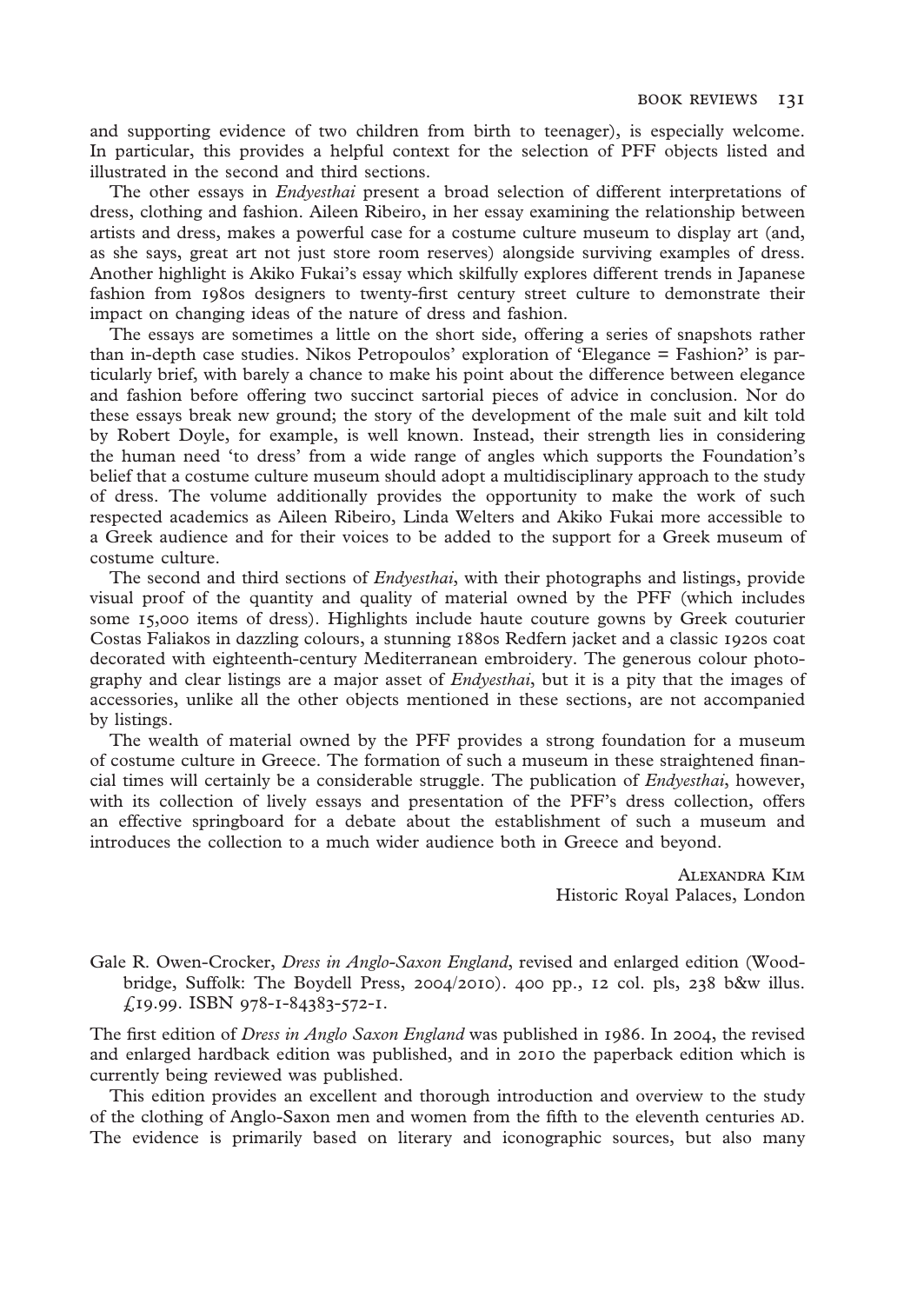archaeological finds and textile remains are brought into the discussions to sustain the conclusions. In the introduction the author provides an extensive and interesting research history, setting the scene for this particular field of research. All chapters are updated with more recent finds, published until the beginning of the new millennium, and an extensive collection of photographs and drawings have been added to this new edition. The basic structure of the book, divided into male and female dress, has been retained, but the detailed discussion of clothes in general offers a rich insight to this complex field of research.

Drawing on many different iconographical sources, Old English terminology and literature, as well as archaeological textile and costume finds from various museum collections all over Europe, this book is a treasure trove for the interested layman and a fantastic entry to this interdisciplinary and very difficult field of clothing research. In wanting to do it all, one could risk losing perspective and source criticism, but the author definitely provides a balanced picture of the sources available, and a desire for us to know more.

A very strong part of the book is the many fine line drawings of clothes, accessories and hairstyles. The fantastic coloured drawings of reconstructed male and female dress will be especially useful to many. The extensive footnotes and bibliography, too, along with the appendices with Old English garment-names, index and a possible cutting plan for an eleventh-century gown, exemplify the author's intention to make costume research more easily accessible and user-friendly.

Research in textiles and dress is more than ever a fast-growing and interdisciplinary topic. In the last decades, much new dress research from contemporary and comparable areas in Europe has appeared, and new dating and new finds constantly come to light. All these provide a fresh perspective to the data and conclusions. This is the nature of research. This book is, and will, with its substantial collection and presentation of finds with useful references, always be an important milestone in European early medieval clothing research. It is much more than a reprint, and the new paperback edition is to be welcomed by researchers and laymen all over the world.

> **ULLA MANNERING** The National Museum of Denmark

## *The Pinners and Wiresellers Book 1462–1511*, ed. by Barbara Megson (London: London Record Society, 2009). xxix + 85 pp. £20.00. ISBN 978 0 900952 44 9.

Much has been published on large guilds that are related to textiles or clothing, the Merchant Taylors for example, but there is little on the smaller guilds mainly because there is little that survives. Here we have an edited text of an account roll of the pinners' and wiresellers' guild, together with several wills and an extensive introduction that gives an insight into the origins and work of the craft and places the account roll into context.

In the later Middle Ages, well before the invention of zips, Velcro and elastic, pins were an important part of the wardrobe used for keeping garments together or in place. As Megson mentions in this work, Princess Joan's trousseau in 1348 came complete with 12,000 pins.

Most of the items listed in the account roll relate to the running of the craft, down to the '13 skins of parchment for this new book', but among the entries concerning receiving of men (and a large number of women) into the fraternity, the saying of masses for the dead, fining those who broke the rules, and the costs of dinners, are occasional entries that hint at the world beyond the craft. This is the age of the Wars of the Roses. One section is headed 'from 19 December 8 Edward IV [1468] to 24 November  $49<sup>th</sup>$  year from the beginning of the reign of King Henry VI and from the taking again of his royal power, the first year [1470]', a following section reverses this, going from Henry VI to Edward IV.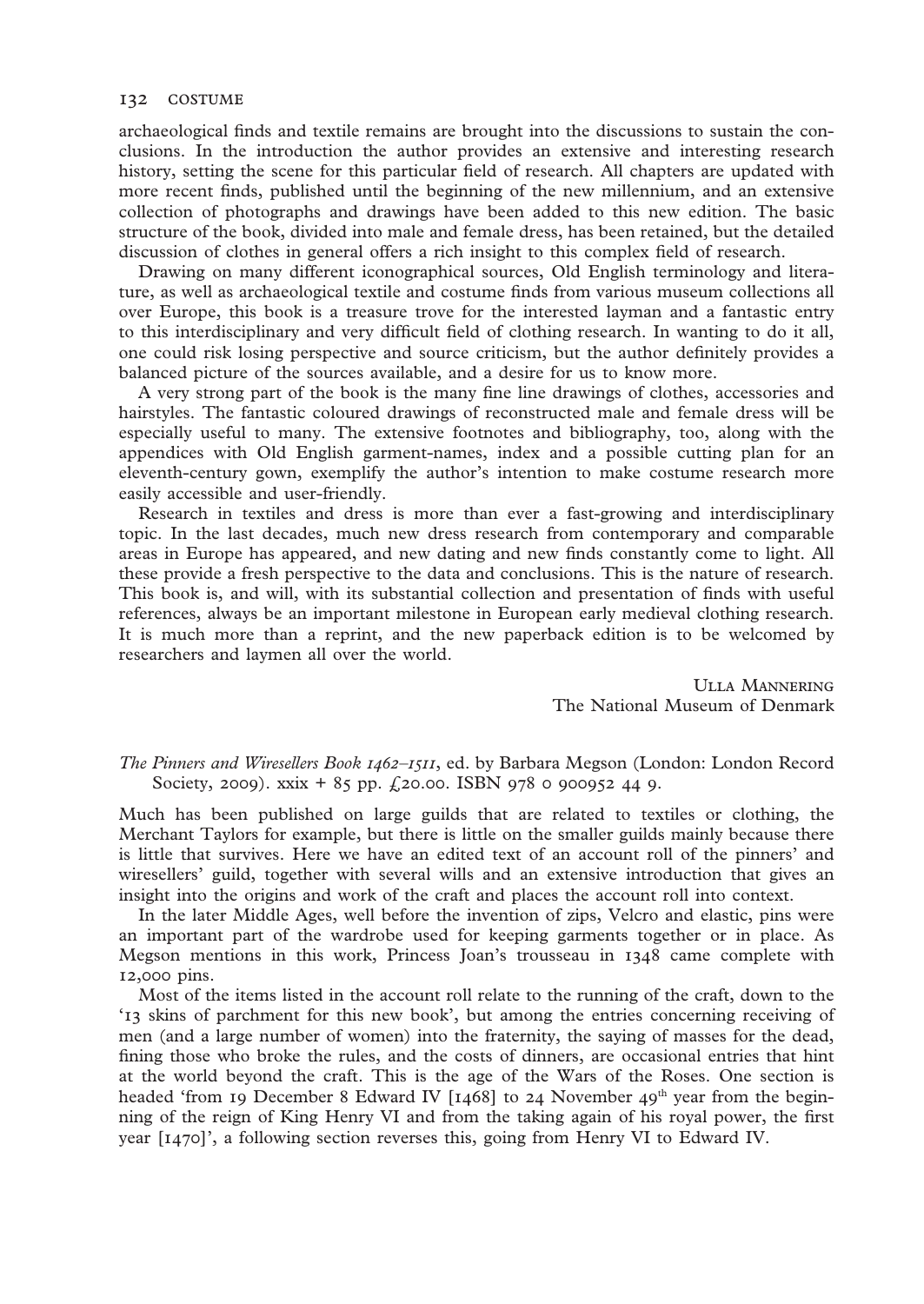There is little mention of actual clothing in the account roll. Some members of the fraternity are provided with cloth for hoods 'to William Clerk for his hood cloth 4s 10d', while a very few receive gowns, 'for two cloth gowns of murrey 13s 4d.'. Occasionally in the wills gathered at the end of the book there are references to clothing. John Chester in 1415 left his son his 'best furred gown'. Thomas Underhill in 1422, as well as leaving each of his brothers a 'gown with a hood from my own clothes', also paid for gowns for each of the fraternity who came to his funeral.

The book offers an interesting insight into the workings of a small, somewhat financially strapped, craft guild of the later Middle Ages.

PAT POPPY

Corinne Thépaut-Cabasset, *L'Esprit des modes au Grand Siècle* (Paris: Éditions du Comité des travaux historiques et scientifiques, 2010). 252 pp., 18 b/w illus.  $\epsilon$ 15. ISBN-10: 2735507157 and ISBN-13: 978-2735507153.

Although the florid title of this pocket-sized *broché* suggests a wide-ranging investigation of seventeenth-century French fashion, its contents are more prosaic and more practical: an annotated selection of fashion reporting from the *Mercure galant*, the seminal periodical launched in 1672.

The first magazine to report on fashion, the *Mercure galant* also covered politics, culture, and court gossip. Although it chronicled male and female fashion alike, it was aimed primarily at women. In one of its first issues, it described how fashions travelled 'de la Cour aux dames de la Ville, des dames de la Ville aux riches bourgeoises, des riches bourgeoises aux grisettes, [. . .] de ces grisettes aux dames de province, des dames de province aux bougeoises des mêmes lieux, et de là [. . .] dans les pays étrangers' ('from the Court to the ladies of the Town, from the ladies of the Town to the rich bourgeoises, from the rich bourgeoises to the shop girls, [. . .] from these shop girls to the provincial ladies, from the provincial ladies to the bourgeoises of the same place, and from there [...] to foreign countries'). The *Mercure galant* itself was instrumental in this migration.

The fifty-two excerpts reprinted here date from  $1672$  to  $1701$  and range from detailed descriptions of contemporary fashions to an imaginary conversation between 'La Mode' and 'La Palatine'. Corinne Thépaut-Cabasset, researcher at the Château de Versailles, compiled the excerpts and augmented them with copious footnotes. Equally thorough are her appendices, including a glossary (based on Antoine Furetière's 1690 *Dictionnaire universel*), a dictionary of textile terms, a bibliography, and an indispensable index of place names, merchants, artisans, signboards and engravers mentioned in the text. The book is illustrated with eighteen of the *Mercure galant*'s monochromes by Lepautre, Saint-Jean, Ertinger and Larmessin.

*L'Esprit des modes au Grand Siècle* is ideal for students, particularly those who do not have access to original or facsimile editions of the *Mercure galant* (the text is based on the complete run owned by Madame de Pompadour, now in the Bibliothèque de l'Arsenal), or who do not have the time or the will to scour them for scattered references to fashion. In her introduction to the text, Thépaut-Cabasset even makes specific reference to underresearched aspects of the *Mercure galant* and its audience — such as the repetition of plates and untapped notarial archives — as if hoping to inspire future generations of scholars. (As Thépaut-Cabasset acknowledges, much of the information offered in her introduction is taken from Monique Vincent's more extensive published studies of the *Mercure gallant.*)

However, the very things that make *L'Esprit des modes au Grand Siècle* a perfect introduction to seventeenth-century fashion for students render it less attractive to more advanced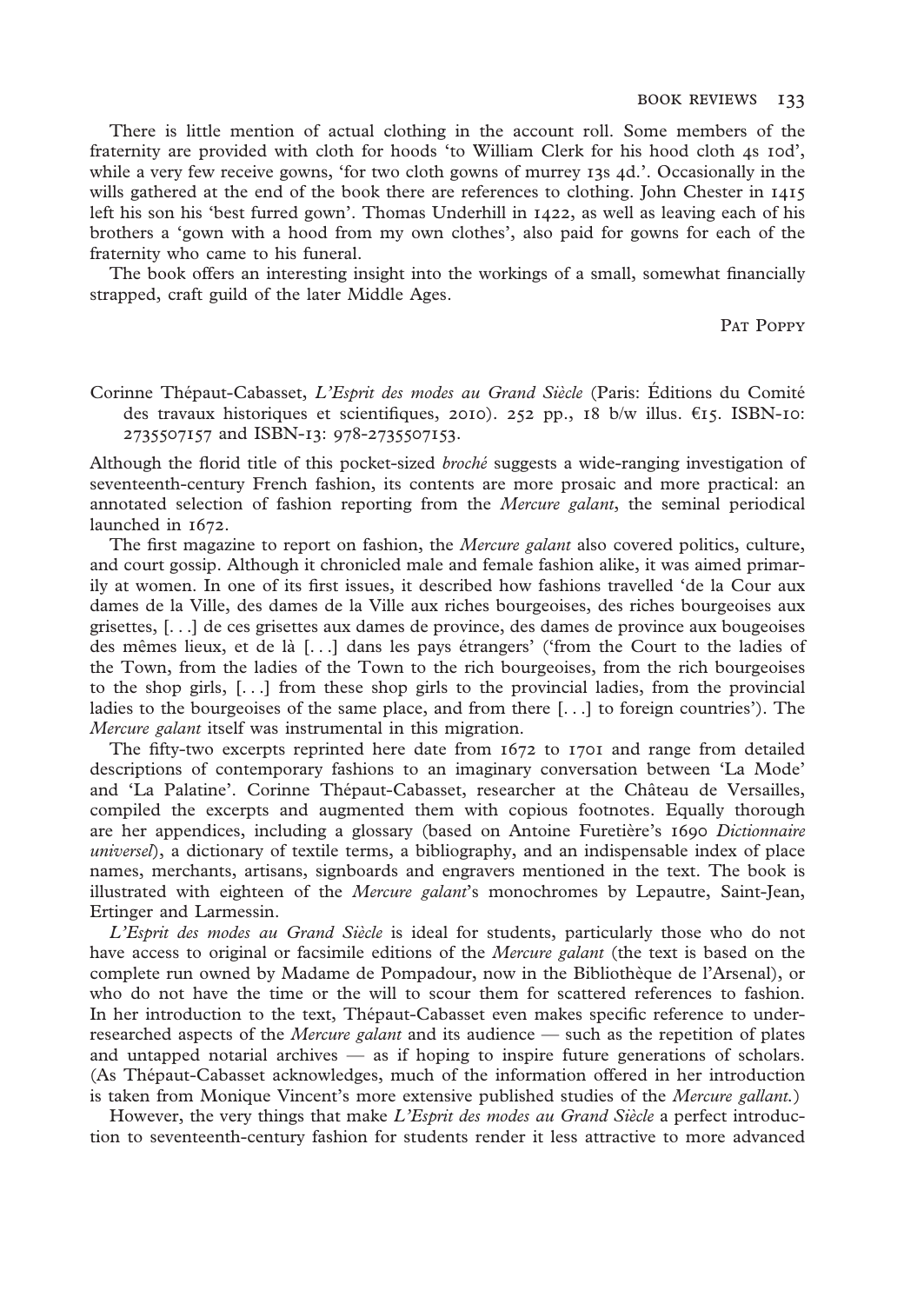researchers. The typography and punctuation have been modernized. A table linking the extracts to their locations in the complete *Mercure galant* is somewhat awkward and imprecise. The book ends in 1701, while the *Mercure galant* continued until 1724, when it changed its title to the *Mercure de France.* Thépaut-Cabasset's appendices are invaluable resources, but this concise, efficient, heavily edited text is no substitute for the gossipy, meandering original.

#### KIMBERLY CHRISMAN-CAMPBELL

*Thomas Gainsborough and the Modern Woman*, ed. by Benedict Leca (London: Giles, in association with the Cincinnati Art Museum, 2010). 196 pp., 105 illus., col. and b&w.  $£34.95. ISBN 978-1-904832-85-0.$ 

Gainsborough's work has been sought after by collectors in North America since the nineteenth century and is found there in many private and public collections. Cincinnati's collections contain one of his finest female portraits, that of Ann Ford, later Mrs Philip Thicknesse (1737–1824) painted in 1760, two years before her marriage. The painting has recently been restored and this handsome book was published to accompany an exhibition held at the Cincinnati Art Museum between 18 September 2010 and 2 January 2011, transferring to San Diego Museum of Art from 29 January to 1 May 2011.

It contains essays by Benedict Leca, Curator of European painting, sculpture and drawing at Cincinnati Art Museum, Aileen Ribeiro, Professor Emerita at the Courtauld Institute of Art and Amber Ludwig, a doctoral candidate in art history at Boston University. One purpose of book and exhibition, according to Julia Marciari-Alexander of San Diego Museum of Art, is to record 'the way portraiture not only contributed to but also shaped modern society'. Benedict Leca writes that 'the crux of what I discuss centers on the very manner in which Gainsborough painted: a self-consciously painterly style that pushed the boundaries of decorum [. . .]'. More memorably, he describes the core of his interpretation as 'provocative women provocatively painted'.

Leca's and Ribeiro's essays complement each other, he providing extended art historical context to the thesis that the portraits of women of uncertain social status offered elite society, especially men, a clothed but provocative form of female display. Ribeiro, using Ann Ford's clothing as a starting point, deftly analyses women's dress from the mid-eighteenth century to the late 1780s, reconciling it to an idealized view of beauty, while indicating the problems of professional lives for those women whose quasi-public recognition in 'show pictures' impressed or startled potential sitters but ensured recognition for the artists. The analysis considers the importance of correct deportment; how the posture of a sitter was formed by the stays which lay beneath all formal dress; the distinction between formality and informal or unstructured clothing worn in portraits by securely elite women or women whose 'profession' allowed such laxity. The use of make-up and the artistic preference for non-patterned fabrics (with the exception of stripes allowing an 'impressionistic *suggestion* of dress') indicate differences between how artists used clothing: for instance, 'Compared to that of his great rival Reynolds, Gainsborough's range of feminine costume is relatively limited, indicating a preference for the decorative over the more practical "masculine" styles such as the riding habit, adapted from the man's suit, which was all the rage in the 1780s'.

Amber Ludwig's essay, 'Virtue in a Vicious Age: Fashioning Feminine Identity in Eighteenth-Century London', is overly ambitious, encompassing women as disparate as Lady Mary Wortley Montagu, Gainsborough's daughters and Emma Hamilton; there is enthusiasm for the topic but an awkwardness in content and style which is found at this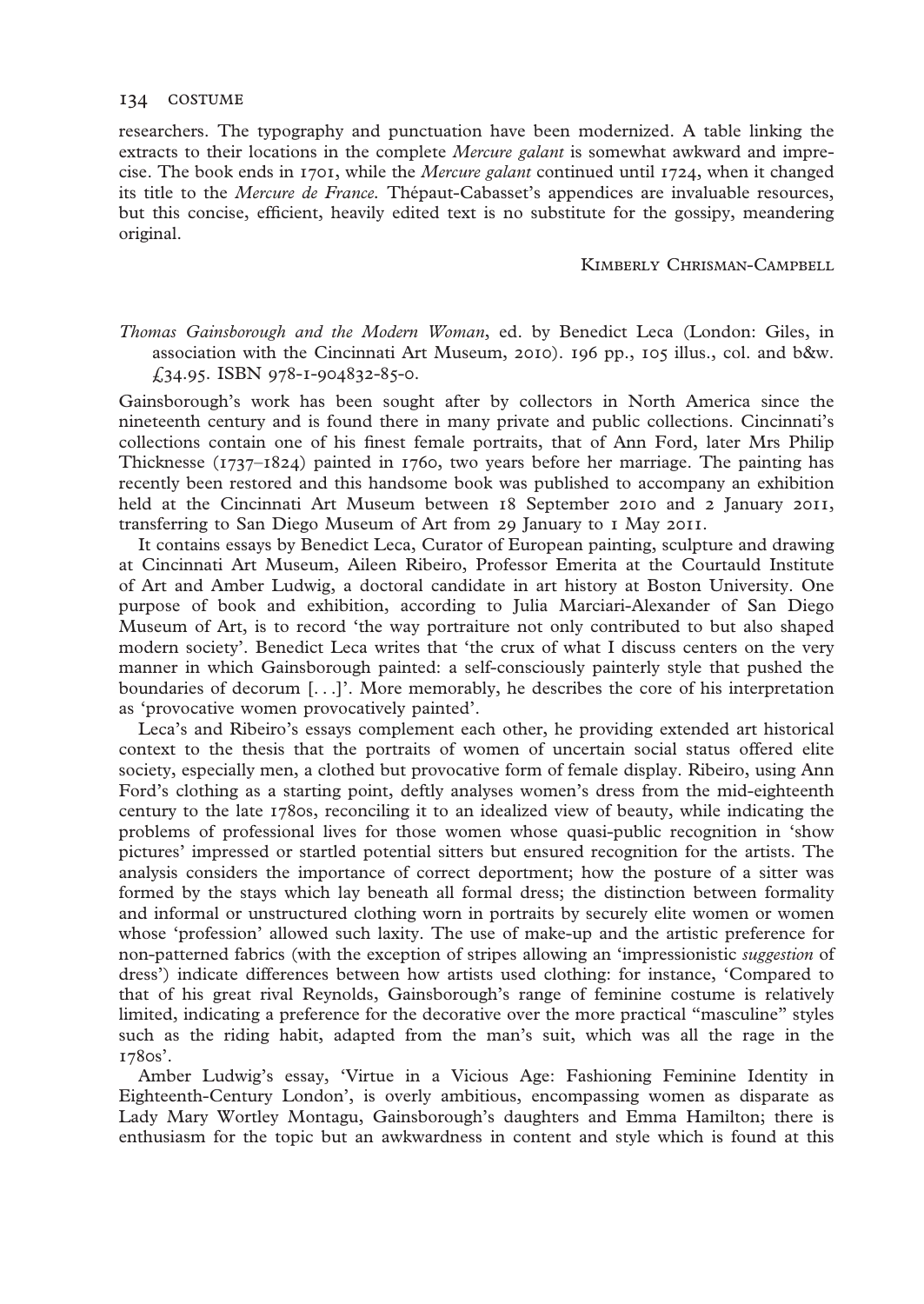#### BOOK REVIEWS 135

early stage in a career. Although she pays a graceful compliment to Benedict Leca, she seems less aware of Professor Ribeiro's work, an unfortunate error in a book which demonstrates how dress history can illuminate and strengthen discussion of portraiture in galleries and museums willing to accept that art historians and dress historians offer complementary skills. The book has the usual scholarly apparatus of notes, bibliography and index, and is exceptionally well illustrated, mainly in colour, with many details from the principal portraits.

VALERIE CHMMING

# *M. de Garsault's 1767 The Art of the Shoemaker: An Annotated Translation*, trans. and ed. by D. A. Saguto (Williamsburg, Virginia: The Colonial Williamsburg Foundation/Texas: Texas Tech University Press, 2009). 285 pp. ISBN 978-0-89672-650-5.

The production of a shoe remains one of the most mysterious processes of manufacturing. The result is an artefact that 'stands on its own feet', quite different from the rather flat garments produced through the 'art of sewing'. Scholarship on the technical nature and historical evolution of shoemaking is readily available thanks to the unrelenting work of several dress historians, the most distinguished of whom is June Swann. The publication of Garsault's *The Art of the Shoemaker*, edited by D. A. Saguto, is, however, an invaluable contribution to the history of footwear and history of costume in general. The book *Art du cordonnier* was published in 1767 by François-Alexandre Pierre de Garsault (1693–1778), a member of the French Academie, a naturalist and veterinarian as well as an artist. The *Art du cordonnier*, however, was never fully translated into English. Saguto's volume, the fruit of several years of work, has finally filled this gap. This is a gap not just in terms of ease of access to the work, but also in terms of scholarship. The importance of Garsault's text was second to none in eighteenth- and nineteenth-century shoemaking, and the book was reprinted several times in French and translated into German. It influenced the later literature on shoemaking and still is one of the fundamental reference tools for those interested in understanding footwear production before mechanization.

The quality of the images and the precision of the scholarship of this book are remarkable. It is important that the original text in French is reproduced as a facsimile, as it allows the reader to understand how the book worked visually, not only as a text, and also to compare the translation with the original. The English translation is instead the core of the volume. The text is accompanied by a useful apparatus of footnotes and complemented by a final glossary. Both are helpful tools as today most scholars and even specialists of shoes and shoemaking might find the terms used less than straightforward. The English translation also contains some of the images from the original *planches* often cut out and positioned near the text. This is particularly useful because when reading the original it is sometimes difficult to make sense of which images refer to the text. The final part of the book includes photographs of an interesting range of eighteenth-century tools, shoes and boots, thus integrating material culture within the preceding textual analysis.

It is important to point out that the work of Garsault belonged to a specific genre that flourished in the eighteenth century and continued into the following century. Books dedicated to specific manufacturing trades and general encyclopaedias surveying a range of different occupations were common throughout the century. Diderot and d'Alembert's *Encyclopédie* is the best known of these works but, as the recent book by Celina Fox, *The Arts of Industry in the Age of Enlightenment* (2010), points out, the profusion of similar books was quite astonishing. They served both professionals and men (and sometimes women) of learning by illustrating the inner workings of how commodities were made. Some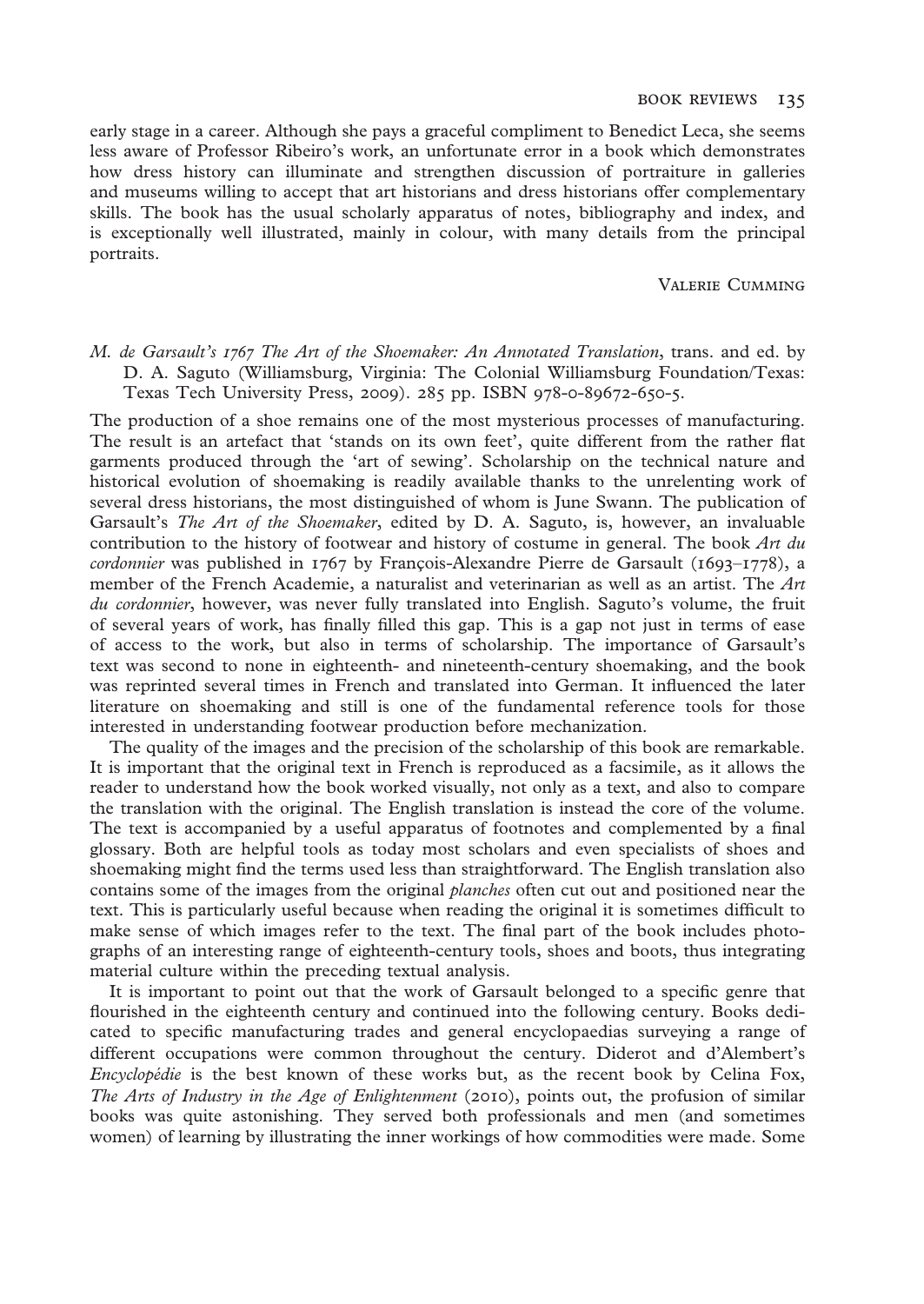of these texts (especially the English) gave good advice on how to run a business, employ an apprentice and achieve a competitive advantage over other manufacturers. Garsault did good business in this literary genre. He is today best known for his *Art du cordonnier*, but he conceived the book as part of a series of *Descriptions* that included also books on wig making (1767), tailoring (1769), linen drapery (1771), saddle and harness making (1774) and the idiosyncratic tennis racquet making and court keeping (1767). The *Art du cordonnier* was itself influenced by the work of Petrus Camper, and Garsault's work was important for the later production on shoemaking by James Devlin in the nineteenth century and John Leno in the early twentieth century.

This is a beautifully produced book, with high-quality photography, printed on good quality stock. Its dust-jacket and frontispiece, illustrating two different eighteenth-century ivory, metalwork and bejewelled figures of shoemakers at work, highlight the paradox of this esteemed but ubiquitous artisanal work.

> PETER MCNEIL AND GIORGIO RIELLO University of Technology, Sydney and University of Warwick

Genevieve Cummins, *How the Watch Was Worn: A Fashion for 500 Years* (Woodbridge, Suffolk: Antique Collectors' Club Ltd, 2010). 272 pp., 898 illus., col. and b&w.  $f.45$ . ISBN 1851496378.

'Comprehensively illustrated' is the phrase that certainly comes to mind on first sight of this rather monumental book. The foreword declares that 'the watch was not only made to work, but to wear', and nearly 900 images aim to illustrate a watch or watch chain, either as a surviving example, or else as an illustration or photograph of one being worn. The wealth of images of actual watches will not surprise the reader in a volume produced by the Antique Collectors' Club, but, as is clear from the title, this is a book that specifically aims to reveal 'how' the watch was worn or carried as an accessory. It is a companion volume for another book from the Antique Collectors' Club entitled *The English Watch, 1585–1970*, by Terence Camerer Cuss. Genevieve Cummins has amassed a really inspiring range of relevant prints, fashion plates and paintings, and there are also a number of surviving dresses and suits, accessorized appropriately, if a little artificially, with watches and watch chains. But the true strength of the choice of images lies in the vast selection of contemporary photographs from the 1840s onwards. In the photographs, we are treated to an assortment of real people wearing real clothing, dressed for the studio, and choosing to accessorize their outfit with a timepiece. With men, this is often the only piece of jewellery in an otherwise dark and sober appearance, and, even with women, the gold or gilt of the watch seems to glisten in the camera lens. The explanatory text is usually pretty reliable, at least as far as dating, although the terms 'beautiful' or 'lovely' are prone to sneak in for some favoured sitters.

The listing of chapters reveals the catalogue-approach to the book, and the first 180 pages investigate 'Watch Wearing' in seven chapters from the sixteenth century to 'Victorian'. Then follow detailed chapters on special varieties of watch such as brooch watches, ring watches, buttonhole and cufflink watches, and even watches for dolls. The final chapter illustrating what we all now think of as a watch — the 'wristwatch' — is a delightful trail through 150 years of Cartier and Omega, with some unusual later nineteenth-century photographs.

The book will certainly have something to enlighten any reader and, for a watch or jewellery enthusiast, I would see it as a 'must have' volume. It represents very good value at  $\text{\emph{£45}}$ , and the publishers are happy to provide a discount for Costume Society members. Genevieve Cummins, the Australian author and enthusiast *par excellence*, apparently collects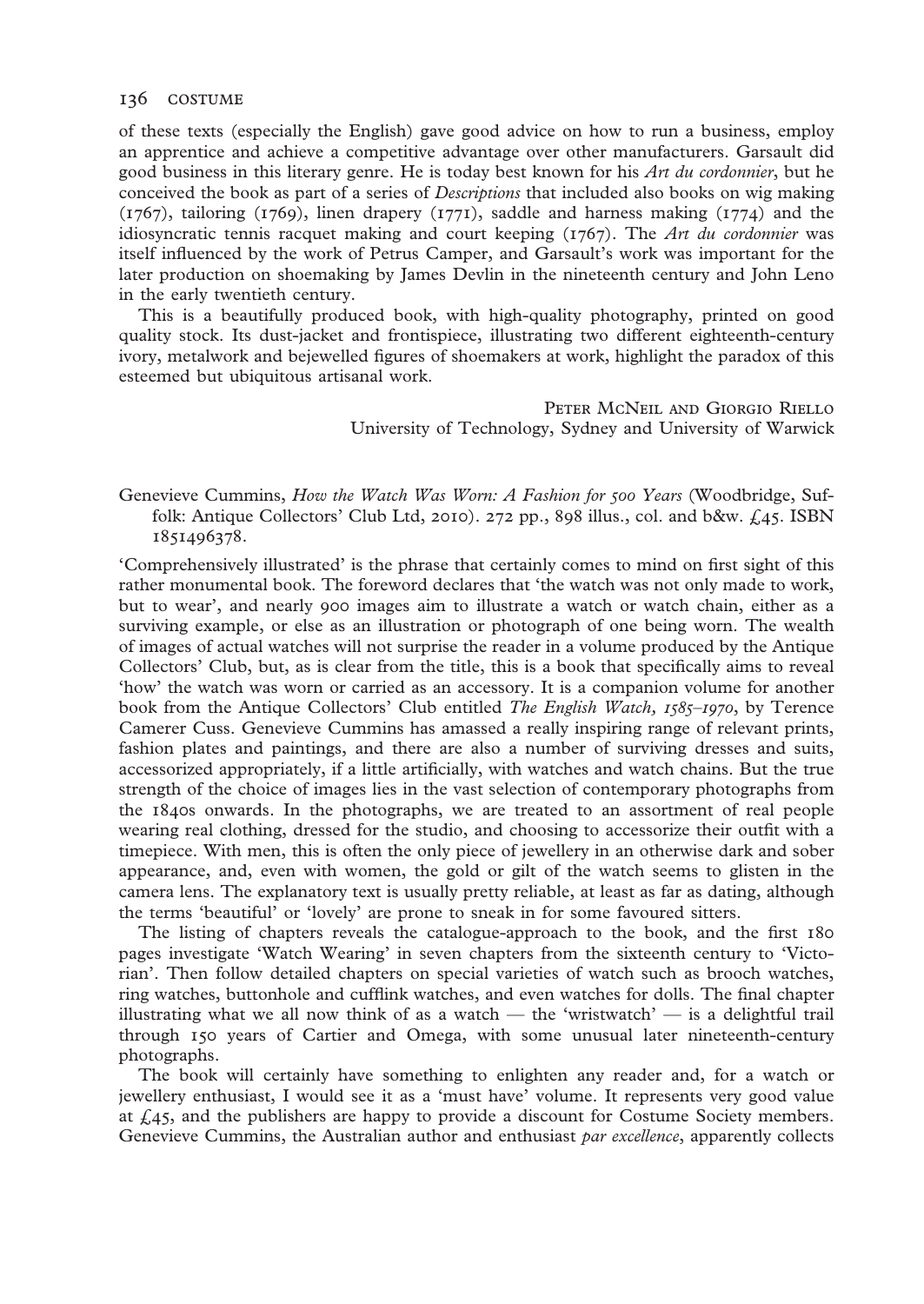

FIGURE 2. Early Victorian day dress, worn with gold watch and chain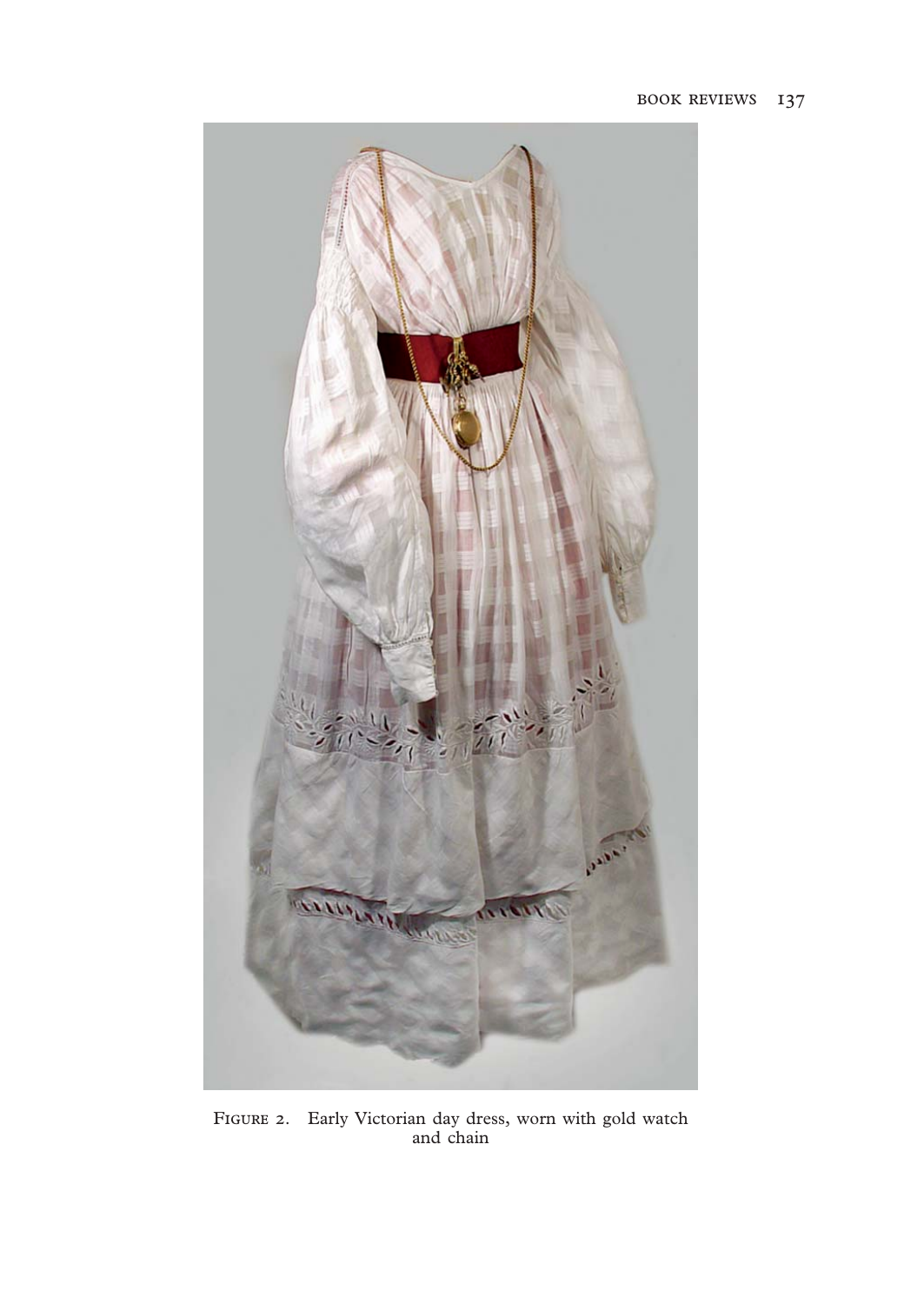keenly in her leisure time. Her day job as a paediatric surgeon reminds me somehow of the Drs Cunnington! She has written similarly compendious books on *Chatelaines: Utility to Glorious Extravagance* (1994) and on *Boxes: Inside and Out* (2006), both also published by the Antique Collectors' Club.

> MILES LAMBERT Gallery of Costume, Manchester City Galleries

- *Bustle Fashions 1885–1887: 41 Patterns with Fashion Plates and Suggestions for Adaptation*, ed., with additional material, by Frances Grimble (San Francisco: Lavolta Press, 2010). 446 pp., 439 b&w illus. \$49.00 pbk. ISBN 978-096365178-5.
- *Directoire Revival Fashions 1888–1889: 57 Patterns with Fashion Plates and Suggestions for Adaptation*, ed., with additional material, by Frances Grimble (San Francisco: Lavolta Press, 2010). 563 pp., 284 b&w illus. \$49, pbk. ISBN: 978-096365179-2.

These two volumes are part of a series of publications by Frances Grimble in which original patterns have been selected and reproduced for use today by re-enactors, the theatre and anyone else in need of accurate patterns of past clothing. Each of the present books contains a glossary, bibliography, index and metric conversion table.

The introduction is common to both books and includes a brief overview of the period followed by details on how to use the contents. The patterns are designed to be enlarged by drafting with the National Garment Cutter, a popular system in use at the time, and the scales from that system have been reconstructed for the present books. The National Garment Cutter produced a quarterly magazine, *The Voice of Fashion*, which forms the basis for the patterns used in both books. The editor believes that Butterick's magazine, *The Delineator*, was a source for many of the patterns in *The Voice of Fashion*, and together with *Harper's Bazar* it has also been used to give edited quotes to each chapter. Chapter 8 in *Bustle Fashions* is a reprint of a dressmaking manual from articles in *Godey's Ladies Book*.

The range of patterns in each book covers undergarments, tea gowns and wrappers, bodices, skirts and overskirts, ensembles, jackets and outer wear, trimmings and accessories. In addition, *Directoire Revival Fashions* covers dresses, sports outfits and polonaises.

The patterns are very clear and there are no directions cluttering them. These, though, are books for a dressmaker who has a good idea of the skills of the trade and not for anyone unfamiliar with them. For anyone used to seeing the complicated made-up garments of the period, particularly the draped overskirts, it is refreshing to see how basic in shape these pieces are before the dressmaker starts to work on them. These books open up the world of the 1880s dressmaker and the practicalities of her work. As always with works from this press, they are well produced with clear text and diagrams.

NAOMI E. A. TARRANT

- Pauline Rushton, *Hitched: Wedding Clothes in National Museums Liverpool* (Liverpool: National Museums Liverpool, 2010). 36 pp., 31 col. and 9 b&w illus. £4.95 ISBN 978- 1-902700-42-7.
- Cynthia Amnéus, Sara Long Butler and Katherine Jellison, *Wedded Perfection: Two Centuries of Wedding Gowns* (London: D. Giles, 2010). 196 pp., 136 col. and 21 b&w illus. £30. ISBN 978-1-904832-843.

Both books present alluringly illustrated catalogues exploring the compelling interest we have with the ritual of the wedding and the clothes associated with it. The formats of both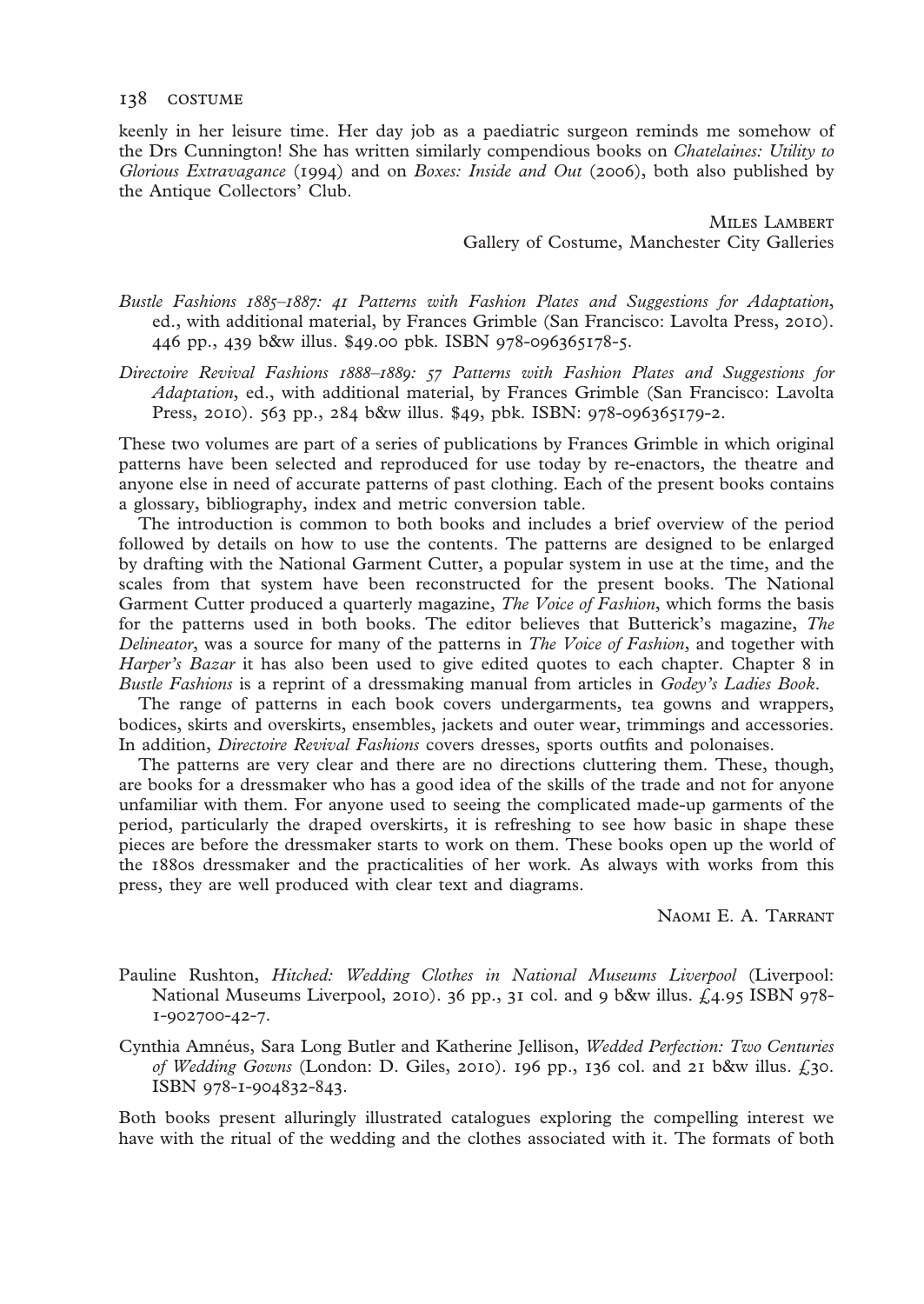publications are similar: selected garments are presented exquisitely photographed, with many highlighted details, accompanied by clear and informed descriptions and where possible supported by photographic and biographical evidence. The result is a sequence of very personal and evocative vignettes tracing the changing aesthetics of wedding clothes throughout history. Over and above this, both publications seek to look further than the garments themselves, seeing them as a signifier that encapsulates the status and the aspirations of women and, as such, a perfect vehicle for understanding how attitudes to marriage and women have changed throughout history in the Western world.

*Hitched* presents an interpretation based on the rich collections held by the National Museums Liverpool. The curator of the exhibition and author of the publication, Pauline Rushton, makes the observation that, out of all aspects of dress found in collections, wedding clothes are the most often supported by personal biographical information allowing us the opportunity to reflect on much wider social issues. The publication is the supportive catalogue for an exhibition at Sudley House, Liverpool, held from July 2010 to spring 2011. It depicts fourteen scenarios that build an intimate insight into the evolution of wedding clothes from the Liverpool region. They date from the mid-nineteenth century when, for most women, the wedding dress was a versatile garment with a future as a best dress, to the twentieth century when the emphasis was on the one-off dress for the day. The issues that are touched on in *Hitched* are explored in greater depth in *Wedded Perfection.*

*Wedded Perfection* supports an exhibition held at the Cincinnati Art Museum from 9 October 2010 to 30 January 2011, curated by Cynthia Amnéus. The exhibition illustrates garments from the mid-eighteenth century to the present day, supplementing the fine collections held by Cincinnati with loans from contemporary designers such as Jeanne Lanvin, Christian Dior, Paco Rabanne, Vera Wang, Bob Mackie, Yohji Yamamoto and Zac Posen. The catalogue illustrates and describes fifty-five dresses. It is, however, much more than a catalogue. The three essays that precede the catalogue discuss in depth the aesthetic evolution of the wedding dress, what this says about the role of women and marriage throughout history and the growth of the bridal industry post-Second World War. Cynthia Amnéus comments, 'bridal attire has been, and continues to be, a compelling signifier of the cultural values surrounding one of society's most deeply rooted rituals. Over time, the bridal dress has charted the evolution of women's status in the Western world — and in many ways, the changing face of the institution itself'.

In the first essay Cynthia Amnéus succinctly and comprehensively evaluates marriage from earliest references to present day. She charts the nature of the ritual from one securing political, economic and social stability, to it being a reflection and epitome of Victorian values, to the twentieth century when the impact of growing consumerism, mass production, communication and the development of feminism challenged this. She concludes that, in the twenty-first century, with expanding occupational prospects, greater sexual freedom, and greater independence, the modern bride can enter a loving partnership from choice, with no payments, no goods exchanged, no relinquishing of career and certainly not as a meek, subservient ornament.

This historical résumé is set against the appraisal of the evolving and changing aesthetics of the wedding dress. Amnéus points out that, although the format of the ritual has had a consistency throughout history, the dress has constantly evolved, reflecting shifting cultural values, evolving attitudes to women, marriage and consumerism.

The second essay by Sara Long Butler, 'Brides on a Budget 1880–1910', takes case studies from the small American town of Hamilton in Ohio. She charts the changing attitudes towards the wedding from a time when for many 'frugality took precedence over the desire for the perfect dress' and when working-class women had to rely on their own or family members dressmaking skills. She contrast this with examples from the early twentieth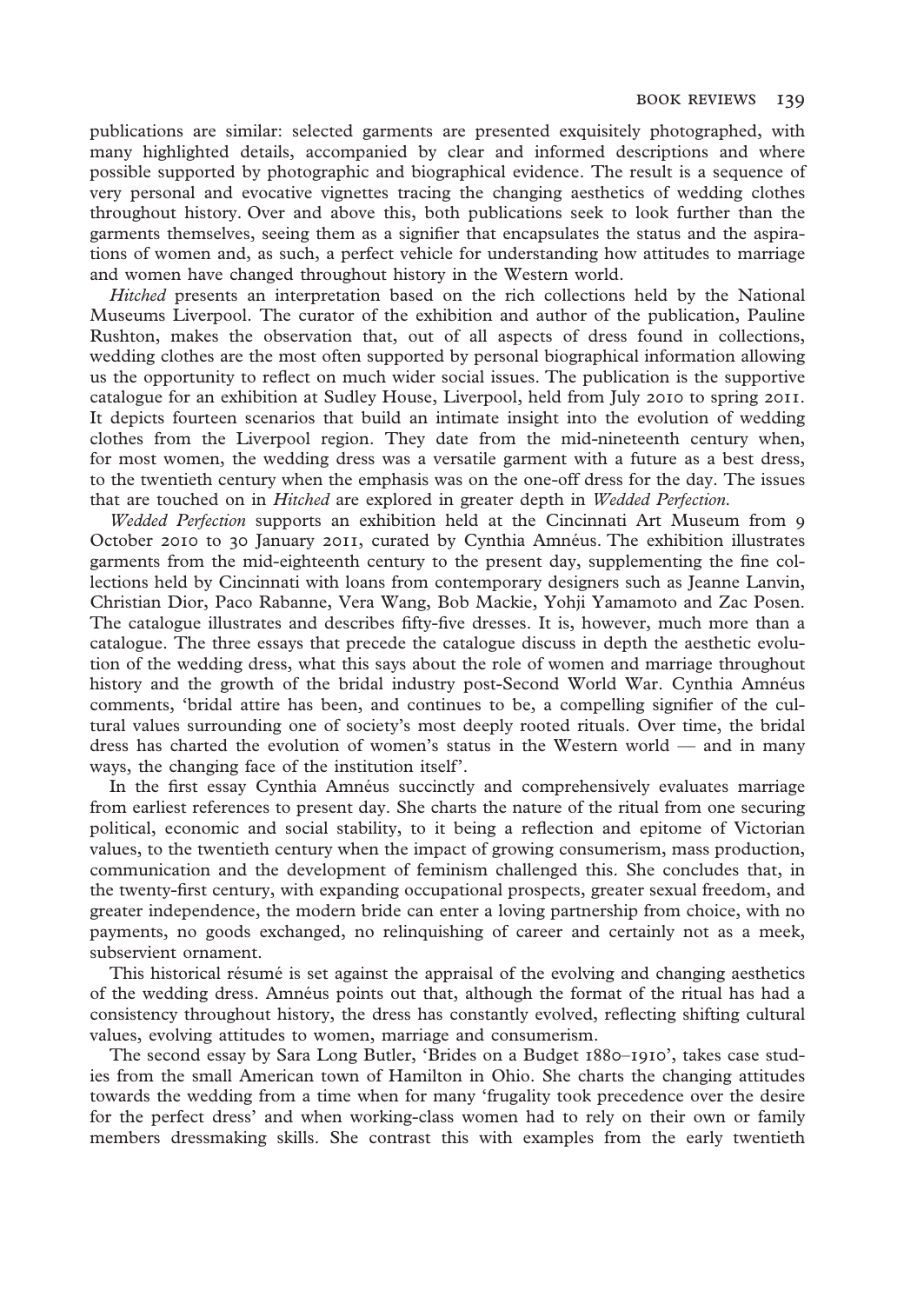century when the availability of cheap fabrics, a thriving ready-made industry, the growth of department stores, paper patterns, specialist journals and magazines all provided the opportunity for the bride to emulate fashionable society weddings on the level they could afford. To illustrate this, she compares the *Town and Country* magazine's description of the White House society marriage of Alice Roosevelt to Nicholas Longworth in 1906 with the marriage a year later of Abigail Harris and John Shaw and its report in the *Hamilton Telegraph*.

Katherine Jellison looks more broadly at this development of consumerism with the establishment of the Association of Bridal Manufacturers during the Second World War when it persuaded Congress and the War Production Board to exempt the bridal industry from restrictions on the use of scarce fabrics. The wedding dress was perceived as an absolute right for the American bride and a reflection of the values and aspirations of the new society that was being fought for. By the late twentieth century, however, the rise of feminism, contraception, increased opportunities for education and work and the concept of no-fault divorce all impacted on the industry, not just with the growth of the fairy-tale wedding but with the inclusion of previously uncatered-for sectors of society.

These two publications are thought-provoking as well as being beautiful additions to any reference library. The academic approach unravels the layers of human, social and economic history so often locked into historical objects.

> **ALTHEA MACKENZIE** The National Trust and Herefordshire County Council

- Valerie Mendes and Amy de la Haye, *Lucile Ltd. London, Paris, New York and Chicago, 1890s-1930s* (London: V&A Publishing, 2009). 208 pp., 160 col. & 20 b&w illus. £35 hbk. ISBN 978-1-85177-561-3.
- Marlis Schweitzer, *When Broadway was the Runway: Theater, Fashion, and the American Culture* (Philadelphia: University of Pennsylvania Press, 2009). 320 pp., 47 illus. £26 hbk. ISBN 978-0-8122-4157-0.

The first book is based on the album of designs for the Autumn season 1905 of Lucile Ltd, the London dressmaker who worked from 23 Hanover Square. Around this album the authors have woven the story of Lucile, her life and the world of the late Victorian and early twentieth-century society women she dressed.

Lucile was the first British-based dressmaker to succeed in Paris, and she was also a success in the United States during the First World War, where she was mostly based during that period. She dressed many of the leading actresses of the stage as well as society women. Her story is fascinating, and complicated by her autobiography which is short on dates. Fortunately, her grandson gave the remains of her archive to the Victoria and Albert Museum in the 1960s and it includes the album of designs for 1905. From the contents of the archive the authors have been able to work out Lucile's life and her contribution to fashion. The album comprises watercolours of various outfits with fabric swatches attached to them. These show what a wonderful colourist Lucile was. So few of her garments survive, but the detailing of those that do shows a keen eye for dramatic effect, such as a navy suit lined in purple satin with an edging of green and cream to the lining. The V&A was able to acquire an actual dress made up from one of the designs in this album, and it shows that the reality lives up to the expectation.

This is a beautifully produced book with good photographs of the complete album, full notes on the designs and fabrics in each plate, a list of the V&A's Lucile archive, a glossary,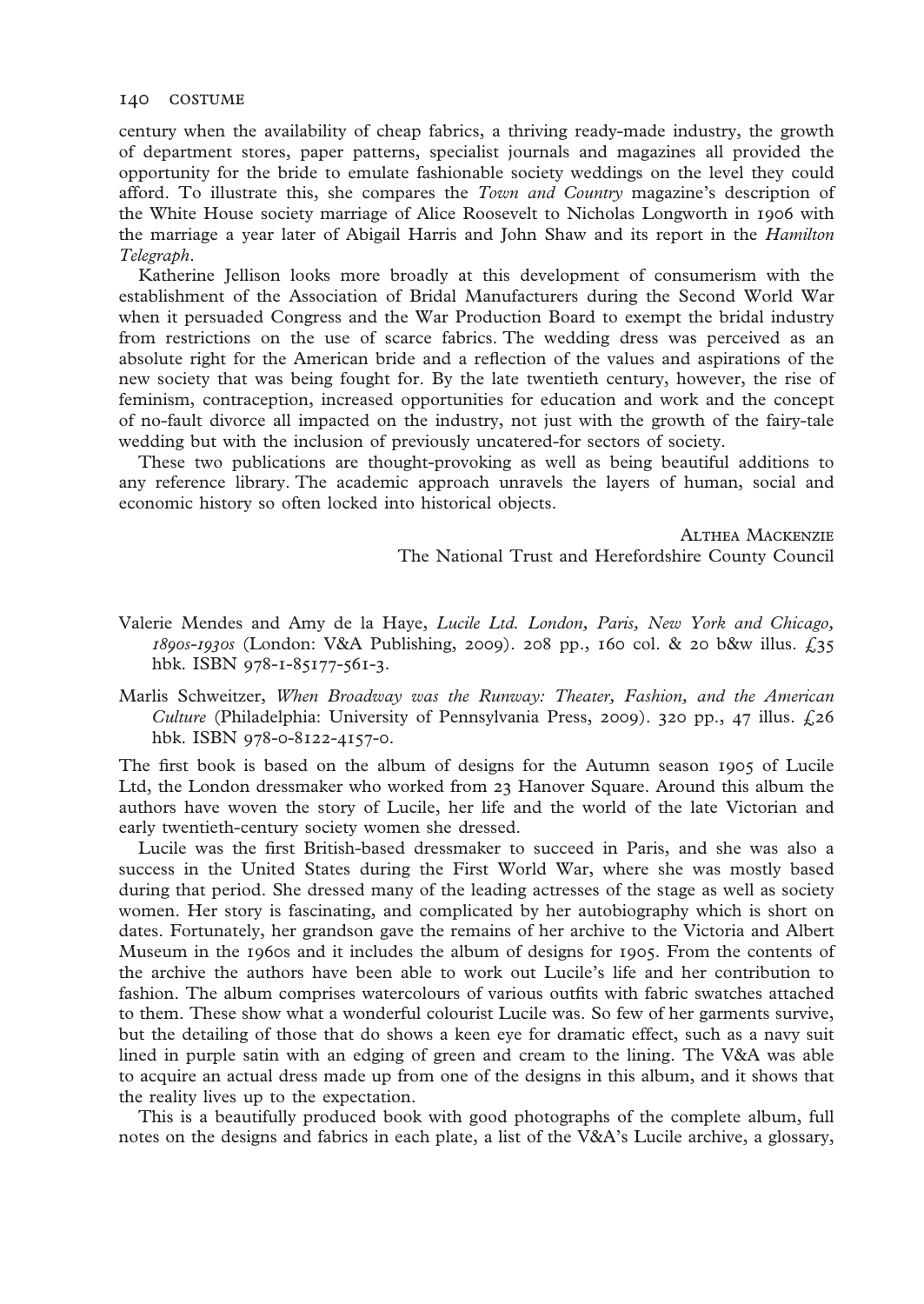chronology, bibliography and a list of Lucile items in other British collections. There are two additions to the latter: the National Museums of Scotland have two items, an evening cape from her Paris house and a dress from her London house. One nice touch, in the folds of the book on each page is a small label with LUCILE in a decorative font, each letter a different colour, followed by the page number. Altogether this is a worthy memoir of Lucile and her fashion house, and should go a long way to correcting some of the many misconceptions written about her and the dress trade at this period.

The second book covers the early twentieth century when, according to the author, the commercial Broadway theatre in New York played a crucial role in the modern American fashion and consumer culture. Lucile plays a role in this, too. In 1908 a theatre manager promised a free Merry Widow hat to women attending a production of Franz Lehar's musical of that name. Lucile had designed the clothes and the iconic hat for this production in London. She had been designing for the stage since 1897, so she was by this time very confident about what worked in the theatre. Her reputation grew and she was persuaded in 1910 to open a house in New York. In the years following, and especially during the First World War, she designed for many Broadway shows and for dancers such as Irene Castle. She was also the, largely unacknowledged, designer for the Ziegfeld Follies. Another work was a vaudeville show called *Fleurette's Dream at Peronne*, more or less a fashion show, which she put on to help raise money to rebuild houses in France destroyed by the war. All these projects kept Lucile's name in front of American women and helped to make Broadway fashions popular with them.

This book is not, of course, wholly concerned with Lucile. It explores the role that commercial theatre had in the explosion of modern American consumer culture, particularly through women's taste in fashion and the influence it had on this aspect. The author has researched and explored a largely unconsidered influence on America's consumer culture and has produced an attractive and readable account.

NAOMI E. A. TARRANT

Jane Julianelli, *The Naked Shoe: The Artistry of Mabel Julianelli* (London: ACC Editions, 2010). 240 pp., 141 col. and 44 b&w illus. £35 hbk. ISBN 978 1 85149 639 6.

Fashion writer Jane Julianelli's biography of her parents, Mabel and Charles Julianelli, is as stylishly crafted as their shoes. The book charts the history of this husband-and-wife team, their groundbreaking designs and their love story.

Mabel Winkel, the daughter of Russian Jewish émigrés, and Charles Julianelli, the son of an Italian Catholic family, first met in 1927 when working for the Brooklyn shoe firm of Conaway-Winters-Ochs. Their backgrounds were so different, but their talent and ambition were what drew them together and what cemented their partnership. Mabel had dreamt of being an architect and Charles a portrait painter, but together they created witty, innovative and unconventional shoes. By the 1930s, they were married and in business together. The Julianellis won the Coty American Fashion Critics' Award in 1950, the first time this award went to accessory designers.

This book looks in detail at the unique shoes that won them this award. Mabel had an eye for the avant-garde, whilst Charles created timeless classics. The desire to create comfortable shoes often fuelled Mabel's designs. She witnessed first hand what the tight, narrow shoes of the early twentieth century did to women's feet; none of her shoes would require 'breaking-in'. They patented designs such as 'The Stocking-Fit Pump', where comfort came first, and others, such as their wedge heel, so radical that Nike, Inc. referenced it fifty years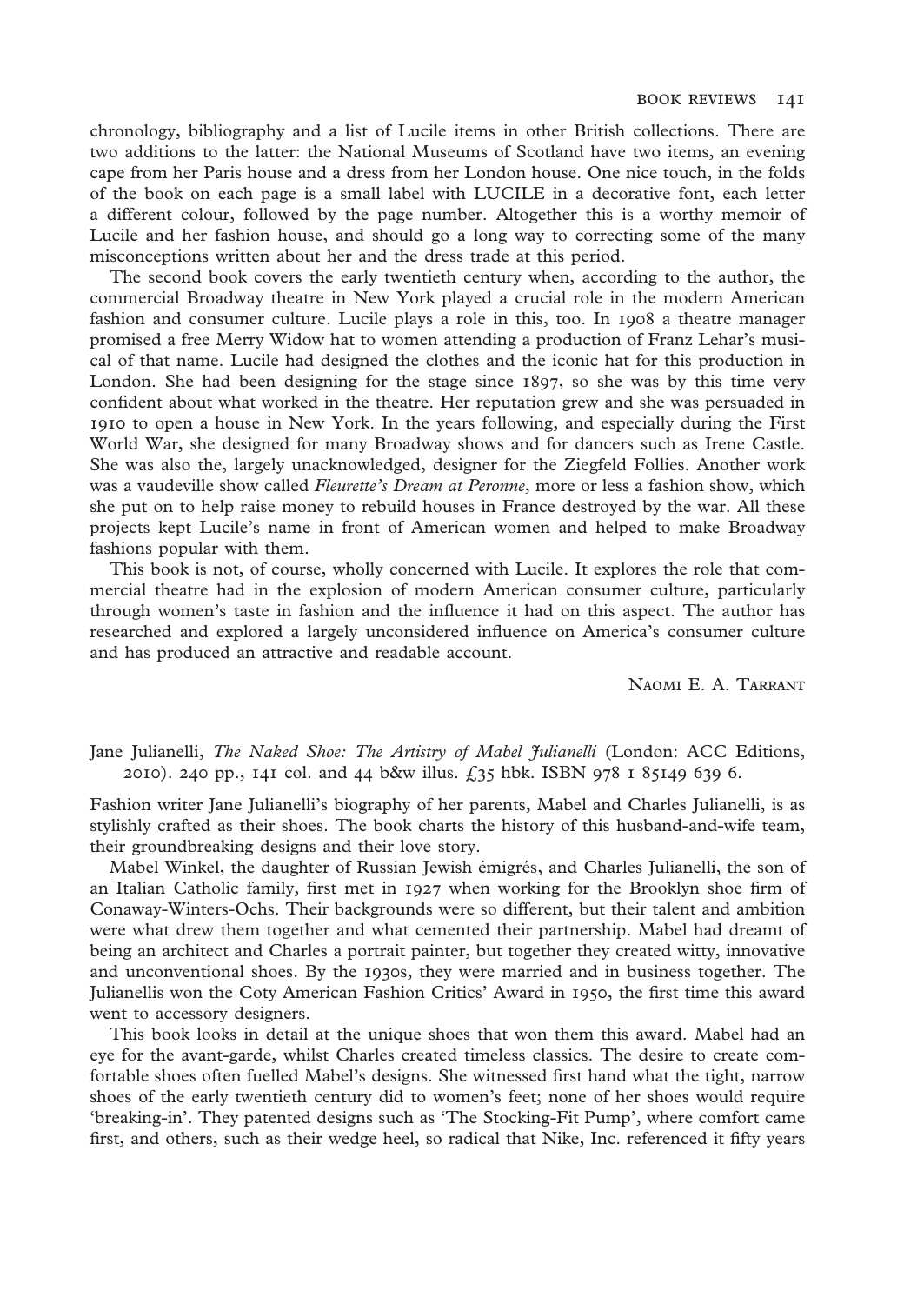later in the 1990s. The Julianellis' signature strappy sandals, 'Naked Shoes', caused a commotion at The American Fashion Critics' Awards in 1950. They were the 'most revolutionary shoe-ideas of the decade'. Yet, they are an enduring fashion staple. Leafing through the illustrations in the book, it is striking to see how many designs have become classics — the strappy sandal, the ballet pump, the shoe boot.

Jane Julianelli has produced a fascinating book, which chronicles her parents' struggles to build a fashion business amidst family disapproval, racism and personal tragedy. It is an interesting read, full of detail, character and anecdote. In particular, she paints a vibrant picture of the inventive bustle of the 1940s where the war and shortages gave grist to the Julianellis' creative mill. This artistic outpouring comes at an emotional time when Charles is in the Army, Mabel runs the company alone and they suffer the anguish of being apart and losing their first child. However, their designs grow more inventive and daring, yet practical. Cotton stockings, drawer handles, sweet wrappers and wooden beads all inspired Julianelli shoes.

Shoe historians will be interested to read how the Julianellis originally sold their designs to manufacturers as 'pullovers', the samples where a design is fixed to the last. Their practical knowledge of how a shoe worked made a difference when most designers simply produced paper sketches. The choice of illustrations is excellent. There is a good mix of quality colour photographs, letters, swatches and newspaper cuttings.

The only thing that interrupts the flow of the narrative is the occasionally intrusive nature of the editing and design. One anecdote of an Indian trip appears in sections, haphazardly through the book. This smacks of magazine layouts, where the reader may wish to dip in and out of articles, but for me this broke the spell the story wove. However, the detail and anecdote within make this a valuable book for those wishing to learn more of the fashion world of New York in the twentieth century.

CAROLINE WHITEHEAD

Alexandra Palmer, *Dior* (London: V&A Publishing, 2009). 128 pp., 80 col. and 20 b/w illus. £19.99. ISBN-10: 1851775781.

This book is a clear and authoritative account of Christian Dior's fashion empire between 1947 and 1957.

Alexandra Palmer has taken an already well-documented subject and highlighted the often-overlooked business and commercial framework, which had a significant effect in securing Dior's international success, enduring popularity and historical importance within fashion.

Palmer explains the cultural context without being overtly idealistic and gives clarity to the complex political and economic changes that affected the trade in haute couture during this period. The book manages to illustrate the significant role of the *Chambre Syndicale* in relation to the dominant North American export market in a comprehensible and enjoyable manner.

What is really interesting about this publication is that the author has included detailed sales statistics alongside a commercial overview of the company. The book also contains beautiful photographs and illustrations depicting the recognizable and glamorous imagery associated with Dior and Parisian fashion. This combination of facts, figures and images combine to highlight the intricate balance between Dior's creative identity and business support within trade and industry.

Alexandra Palmer's text explains in detail Dior the brand in relation to licensing agreements, copyright laws and global identity. When reading about Dior's marketing tactics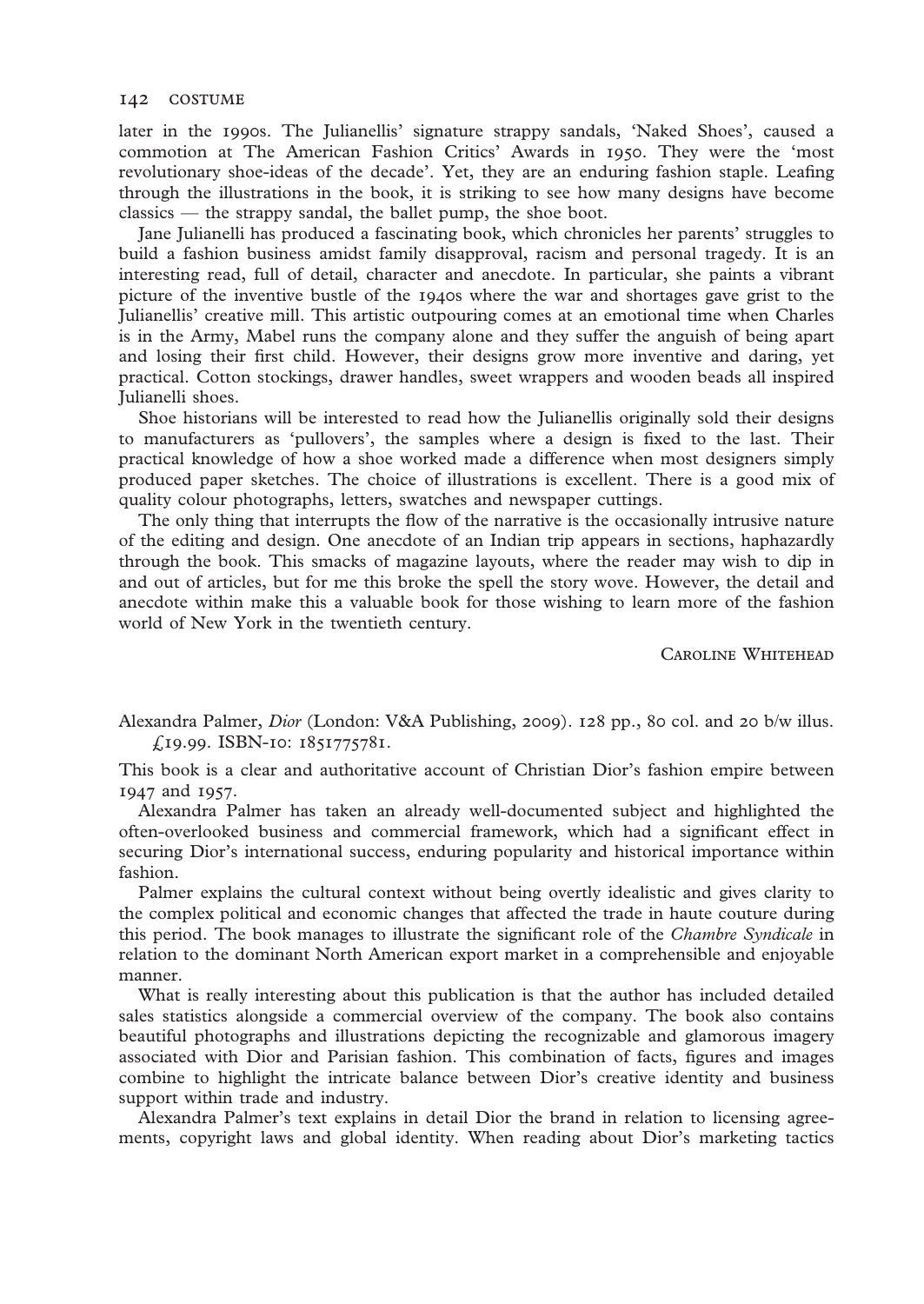it could be suggested that they are relevant in today's fashion and retailing market, and many of the high-end brands are following ideas that were originally set out by Dior and his company. The strength of this book lies in the quality and clarity of information expressed; it is a celebration of the collaboration between Dior's sense of fashion and sense of business.

Alexandra Palmer is an accomplished fashion historian with a wide body of knowledge that is evident within her writing. Her understanding of the subject has enabled her to produce an interesting book, which adds to, rather than duplicates, the previously published literature on such an extremely popular and significant designer.

> ANNABEL TALBOT The Bowes Museum, County Durham

## Gillian Vogelsang-Eastwood, *Embroidery from the Arab World* (Leiden: Primavera Press, 2010). 128 pp., 134 illus., col. and b&w. €27.50. ISBN 978-90-5997-089-2.

Occasionally a book is published which challenges our view of the world. Gillian Vogelsang-Eastwood may have laid the foundation for such work with her beautifully illustrated book on Arab embroidery. She introduces us to the immensity of the Arab world: from Oman and the Emirates in the east, through Saudi Arabia, Yemen, Kuwait, Iraq, Syria, Lebanon, Jordan and Palestine, across the Red Sea to Somalia and Sudan and, sweeping around North Africa, to Egypt, Libya, Tunisia, Algeria and Morocco and finally to Mauritania in the west. So many countries, so many very different communities and traditions within them, and yet they are united by the Arabic language and by their acceptance of many forms of Arab culture. Acknowledging that a detailed examination of the embroidery traditions of *every* Arab country would have been too ambitious, the author has concentrated on five specific groups: the urban Arabs of Morocco, oasis and Sinai groups in Egypt, various pre-1948 Palestinian communities, some groups in Syria and some in Saudi Arabia, Yemen and Oman.

The book is divided into seven short chapters, each concentrating on a different aspect of this vast subject. There is an overview of Arab embroidery, a brief account of historical embroidery and a short section detailing the main international influences that have affected it (the role of DMC, Dollfus-Mieg et Compagnie, is especially interesting). The remaining chapters concentrate on the uses of embroidery, on their iconography, on equipment and materials and, finally, on techniques. The book ends with a glossary, endnotes and bibliography.

Presented with a wealth of illustrations, the reader is bound to be inspired by something in this book. The most remarkable images are twenty-two late nineteenth- and early twentieth-century ones from the Library of Congress in Washington DC. A few record textile-related activities such as bead selling in Damascus, weaving in Syria and an embroidery school in Algiers, but the majority are photographs of small groups or individuals taken in their encampments or villages. The majority of the textiles illustrated are from the collection of the Textile Research Centre in Leiden which was established in 1991 to support the study and presentation of textiles and dress in relation to personal identity: what people wear in order to say who they are. Consequently, the emphasis of this book is on embroidery applied to garments and accessories, in the contemporary Arab world as well as in the more recent past.

Although the basic form of most of the garments is T-shaped, avoiding curved seams and wastage, the actual number and the placing of the fabric panels vary enormously and colourful line drawings are used to illustrate some of the most classic robes, jackets and coats. Head coverings for men and women are also considered. The designs embroidered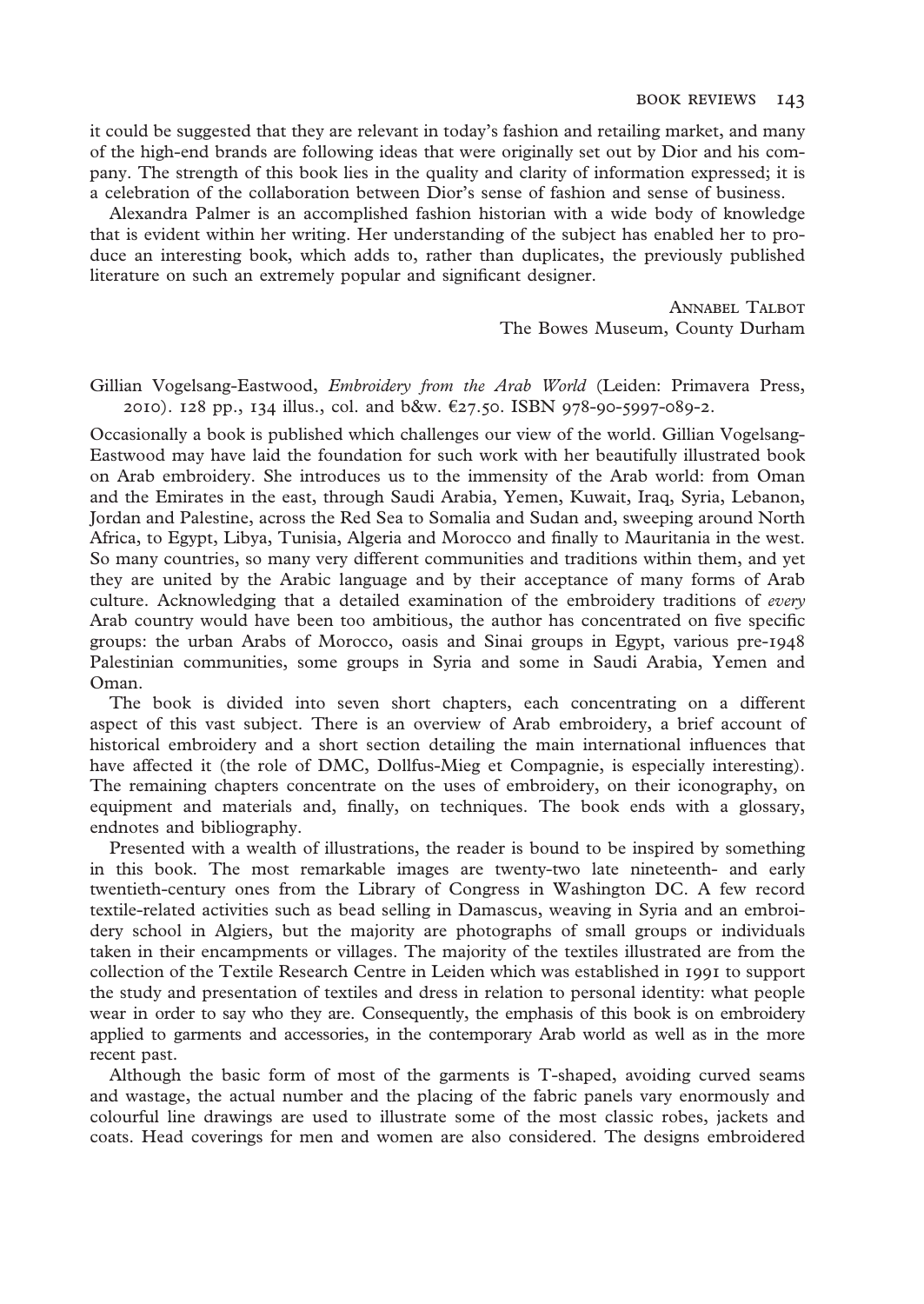on these garments were used to identify the wearer's origins, sometimes to a specific group, sometimes to a wider community. There are figurative patterns and, more commonly, geometric patterns; there are sometimes male and female designs; there are embellishments with talismanic properties and certain colours with special qualities. The chapter on equipment and materials, which include beads, buttons, metal objects and shells, contains some fascinating information. In the chapter on technique the emphasis is on couching and on the use of metal threads although patchwork, quilting and smocking are also mentioned.

This book was published to coincide with an exhibition of Arab embroidery at the Textile Research Centre, but it stands alone as a good introduction to the subject and it gives us a glimpse of the riches awaiting further detailed research.

**JENNIFER WEARDEN** 

Lucy Norris, *Recycling Indian Clothing, Global Contexts of Reuse and Value* (Bloomington and Indianapolis: Indiana University Press, 2010). 226 pp., 16 col. illus, 7 b&w illus. \$65 hbk; ISBN 978 0 253 35501 0. \$24.95 pbk; ISBN 978 0 253 22208 4. \$21.20 ebook; ISBN 978 0 253 00450 5.

As anyone who attended the Textile Society's *RE: wind — Recycling and Sustainability* conference (De Montfort University, November 2010) will know, the environmental impact of clothing is an increasingly serious issue. This study of recycling in India is therefore a timely exploration of the complexities and contradictions in one part of the global recycling industry.

Lucy Norris spent a year in a middle-class community in Delhi and was able to observe closely the complex relationships that Indian women have with clothes. She reveals extraordinarily high levels of consumption amongst the middle classes, especially when it comes to saris. Saris are important as symbols of women's wealth and are given as gifts and in dowries. Middle-class women often own 150 or more saris, maybe as many as 500. This is far more than can possibly be worn on a regular basis, especially as *shalwar kameez*, skirts and *choli* blouses, or even jeans and T-shirts are now worn as much as saris. This stockpiling of clothes brings women into conflict with the Indian or Hindu values of thrift and economy, and creates problems in how to dispose of excess.

The bulk of a woman's wardrobe, whether new or second-hand, is given to her by her husband, her family or her employer. Gifting of clothes is a useful form of disposal. It also helps establish or reinforce social hierarchies. Clothes must always move down the social scale, to younger relatives or to servants. Giving establishes the superiority of the donor over the recipient. Clothes are seen to take on an aura of the person who wore them, so it would also be seen as inauspicious to wear clothes from someone poorer or less fortunate than oneself, though wearing something passed on from a revered elder relative confers benefits.

These observations and details are often fascinating and help to bring the book alive. However, Norris confines her study almost entirely to saris, barely mentioning any other type of clothing. Her chief interest seems to be the psychology of disposal. Whilst interesting, it is often highly theoretical and comes at the expense of a more practical exploration of recycling. She includes some wonderful anecdotes but, by focusing so heavily on saris and gifting, the anticipated fuller picture of recycling in India is yet to be explored.

> KATINA BILL Kirklees Museums and Galleries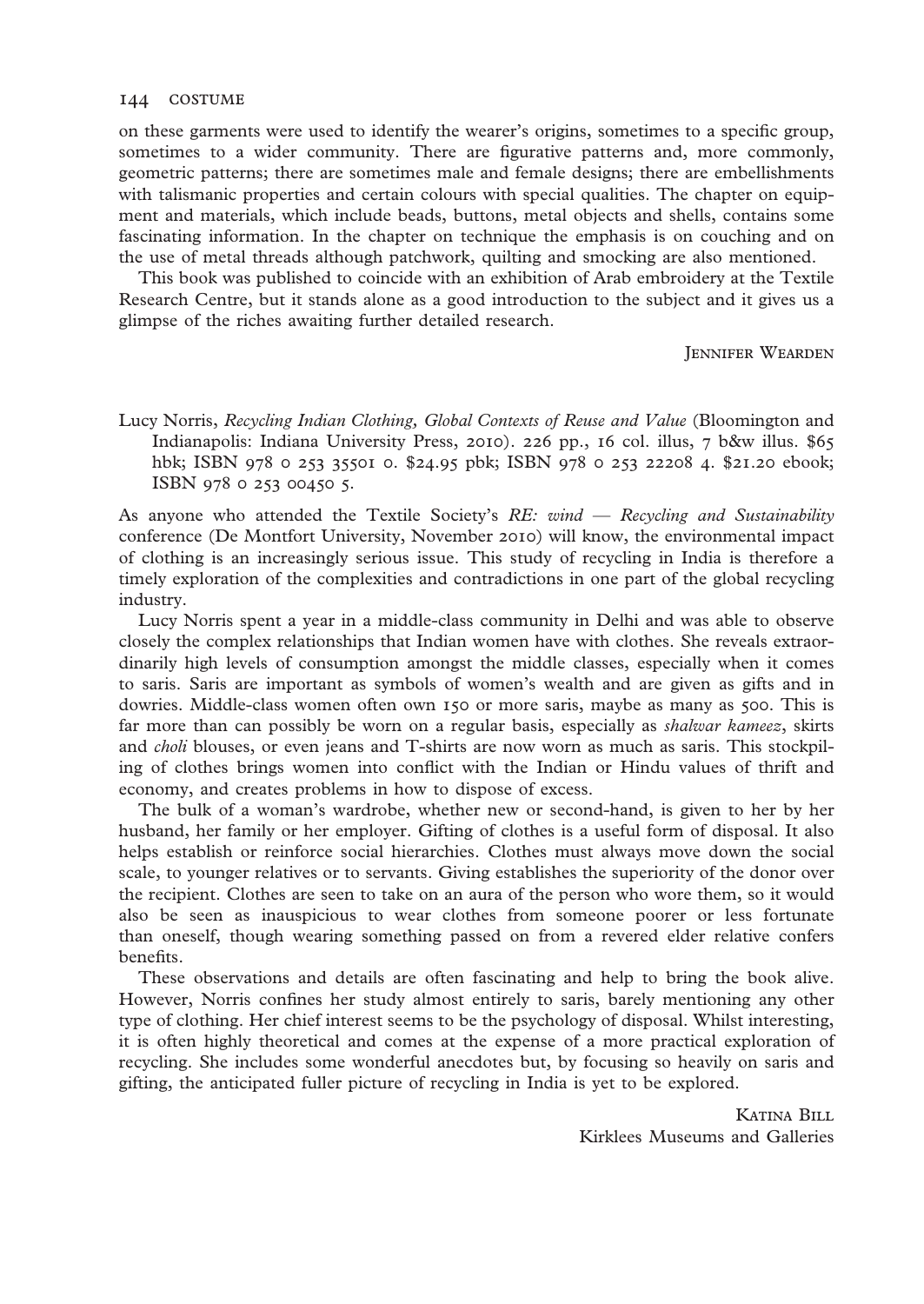*Looking Flash — Clothing in Aotearoa, New Zealand*, ed. by Bronwyn Labrum, Fiona Mc Kergow and Stephanie Gibson (Auckland: Auckland University Press, 2007). 241 pp., 13 col., 142 b & w illus. \$50 NZ. ISBN 978 186940 3997 3.

There is nothing 'Flash' about this book. It offers fourteen serious, interesting chapters dealing with dress in New Zealand from the mid-nineteenth century onwards. Bronwyn Labrum clarifies its intent as bridging what I have termed 'the great divide' between curatorial and 'academic' approaches to the study of dress history. The fourteen authors — either curators, conservators or university-based scholars — here share an inter-disciplinary approach. All understand the cultural importance of dress, every chapter includes garment assessment and related critical material culture issues and, uniquely, all is set within the context of biculturalism. Linda Moss describes this, in her 2005 article 'Biculturalism and Cultural Diversity' in the *International Journal of Cultural Policy*, as a search for 'social harmony whilst protecting cultural difference', consciously adapting Māori motifs and words to represent national New Zealand culture.

Knowing that European settlers — *Pākehā —* arrived only from the mid-nineteenth century onwards, it is a surprise to find text by Rosanna Livingstone and Valerie Carson detailing eighteenth-century silk dresses in New Zealand, including one made of Lyon 'lace' silk of the 1710s–1730s. Why would settlers bring such garments on their perilous ocean journeys more than a hundred years later? We learn that middle-class families who owned them saw in their folds deep links to their 'ancestry and places of origin'. Thus the garments became memory cues, tangible proof of their family's past elite social standing.

Chapters on Māori dress include Awhina Tamarapa, curator at the Museum of New Zealand Te Papa Tongarewa, on the collecting history of one now exceptionally famous dog-hair cloak, or *kahu waero*, originally catalogued as a 'dog hair mat'. She stresses that this museum's intent for its Māori collection today is 'to nurture relationships with descendants, organizations and community groups' through involving them in the care and understanding of Māori collections. Patricia Te Arapo Wallace explains the making and ritual functions of other 'stately mantles', *kākahu kura*, clarifying that these cloaks were so closely identified with individual tribal leaders that they could stand in for their owner's presence. David Butts, curator at the Hawke's Bay Art Museum in Napier, also charts the history of his dress collection, noting its 1890s focus on *taonga —* Māori clothing. Sharing Tamarapa's approaches, he sees his museum too as 'caretaker' of its Māori treasures, guided by its regional Māori advisers, and, additionally, proposes to add everyday *Pākehā* dress worn by all communities to his impressive existing collection.

Fiona McKergow's chapter deals with the shortage of clothing in provincial Palmerston North available to European settlers. The town's first tailor, in 1871, was a Norwegian, Torkil Gunderson, whilst the first dressmaker, Mrs E. Marsh, 'arrived from England' in 1877. McKergow details carefully the provision of fashionable clothes in the 1920s, focusing on pretty Emily Mildon, daughter of a well-off Auckland importer, who married a local farmer. Ordering her dresses both locally and, more expensively, in Wellington, Emily never considered herself 'socially or psychologically' as part of her local farming settlement. Thus McKergow rightly concludes that shopping for clothing defined who people 'were or wanted to be'.

Other chapters include the cultural meanings of the Scottish kilt and the black singlet in New Zealand, and glamour and duty during the Second World War. Bronwyn Labrum researched charity clothing schemes for both Māori and *Pākehā* families from the 1890s, exposing the 'different worn world' of clothing. She writes that looking at these 'provides a useful corrective to the typical histories of clothing', rightly recognizing that we must record issues of shame and anguish too, 'lest we construct a clothing heritage that is more about an ideal rather than any reality and does not tell us what life was really like'.